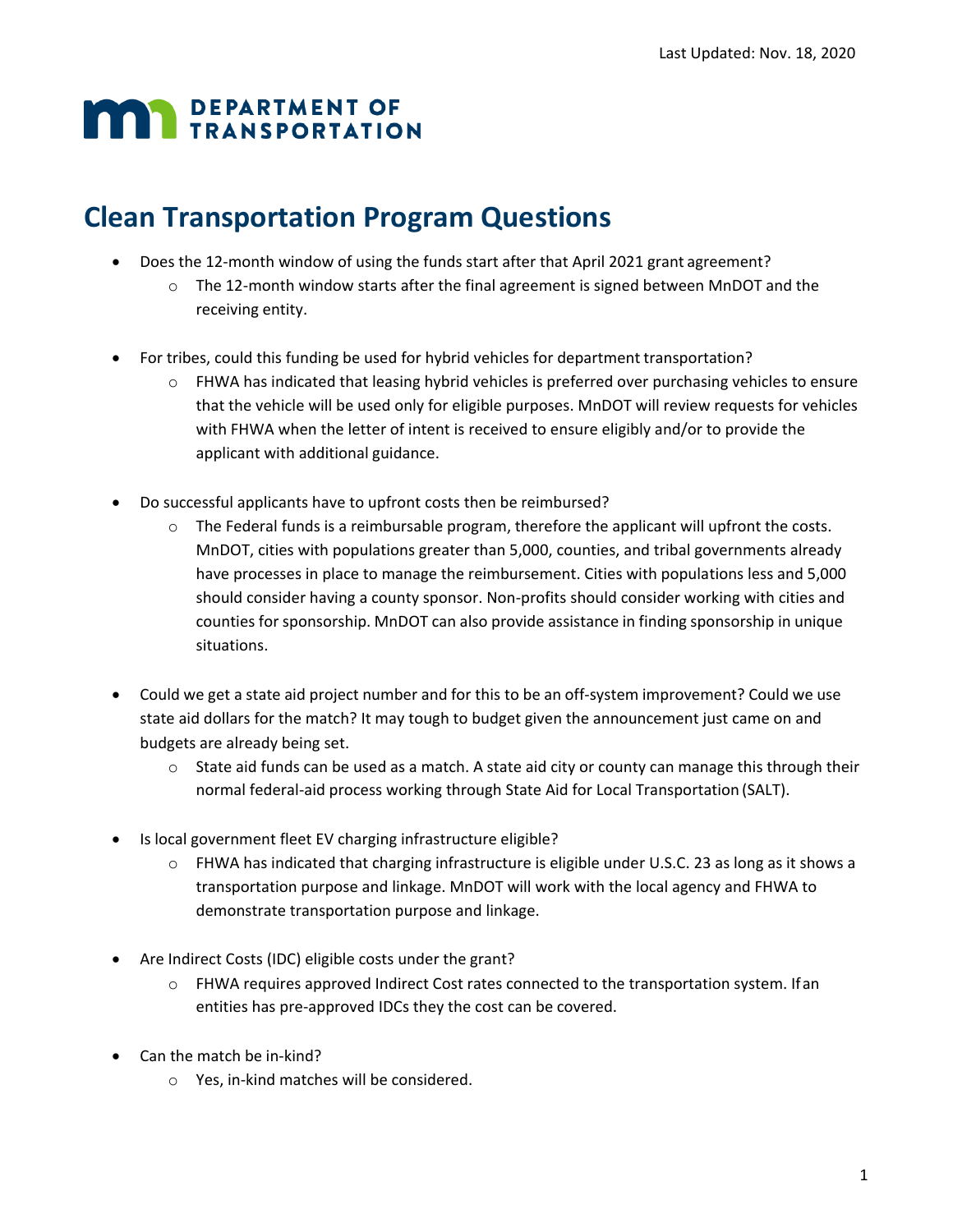- How will you choose high scores that are tied?
	- $\circ$  In the event of multiple projects score well (and potentially having tied scores), regionalbalance will be considered. MnDOT may also look at possibly asking an applicant to delay the project to use funding from 2022.
- Would this qualify if a Local Government Unit is working with a VW settlement?
	- $\circ$  A local government can apply for a Clean Transportation grant while also receiving funds from the VW settlement. The VW settlement funds can be used as match funds because they are not federal funds and the VW grant program does not prohibit the grants from being used as match funds.
- Would education/outreach qualify anywhere in the state, or just greater MN?
	- $\circ$  Education and outreach projects anywhere in the state can qualify. It's important for education and outreach activities to expand knowledge and understanding of clean transportation technologies in communities that may have less access to this information. Communities may have historically had less access to this information for geographic, socio-economic, or other reasons.
- Does the "co-benefits" in addition to GHG reduction (10% of weight on full application) mean non-GHG air pollutants (NOx, PM etc.) or something broader than that?
	- o Co-benefits are listed on p. 10 of the [Clean Transportation Pilot Guide. C](http://www.dot.state.mn.us/sustainability/docs/clean-transportation-pilot-guide.pdf)o-benefits may include but are not limited to:
		- Improved safety
		- Improved stormwater quality or reduced runoff
		- Expanded mobility and multimodal options
		- Add new charging stations that may encourage more people to purchase electric vehicles.
		- Increased safety for one or more user groups
		- Improved water quality or reduced impact on water quality
		- Reduction in noise pollution
		- Increased access and affordability
		- Local economic benefits
- Will you be providing details for what is required in the Letter of Interest?
	- o The Letter of Interest questions are provided on p. 8 of the [Clean Transportation Pilot Guide.](http://www.dot.state.mn.us/sustainability/docs/clean-transportation-pilot-guide.pdf) Applicants can submit a letter of interest using the electronic form that will be available on th[e](http://www.dot.state.mn.us/sustainability/clean-transportation.html) [Clean Transportation Pilot Program website](http://www.dot.state.mn.us/sustainability/clean-transportation.html) beginning on Nov. 2, 2020.
- What's the expected deliverable to fulfill the LOI's requirement of demonstrating the 20% local match (i.e. is a board/council resolution needed)?
	- o Applicants must submit the source(s) of the local match in the letter of interest. The 20% local match requirement is waived if the lead applicant is a federally-recognized tribal government in Minnesota.